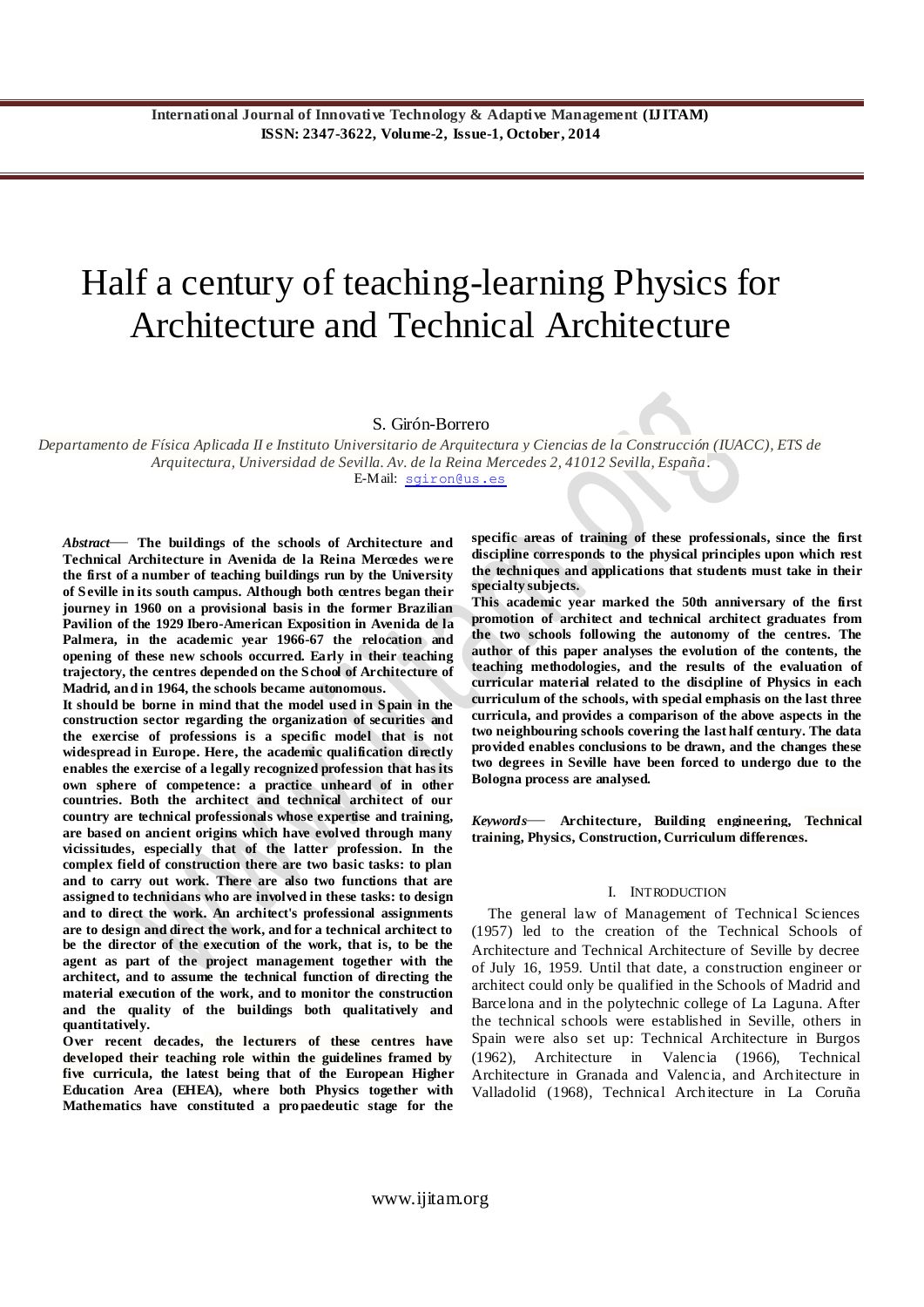(1971), and Architecture in Las Palmas de Gran Canaria and La Coruña (1973), etc.

Classes began in the academic year 1960-61; in technical architecture with a selective course of initiation to expertise from Plan 57, which had to be passed in a maximum of two academic years (only with *pass* or *fail*) followed by three more academic years [1]. In 1962-63, a joint preparatory course based on mathematics, physics and chemistry was introduced for access for those with basic high school and industrial officer school qualifications. In the second and third years, *works organization* subjects were taught since the *urban planning* specialty was not taught in Seville. In architecture, teaching also began with compulsory subjects that included mathematics and natural sciences, that could be followed in Higher Technical Schools or in the Faculties of Sciences, followed by an introductory year in Architecture or Engineering, to be performed in Technical Schools, composed of extensions of mathematics, physics, drawing, and a group of subjects common to the teachings of the centre that should be taken within a maximum of two academic years, limited to the grade of *pass or fail* (Plan 57). After the introductory year, five years and a final written project (PFC) were needed to obtain the qualification. It was the Higher Technical School of Architecture of Madrid which initially coordinated the new centres.

While classes were held in the former Brazilian Pavilion (Fig. 1), the ministry managed the construction of the two new centres on the plots of the former regional pavilions from the Seville Ibero-American Exhibition of 1929, on the principal site of Avenida Reina Mercedes (south Campus). These buildings were designed by Fernández-Huidobro and Gómez-Stern.

In April 1964, the law of reorganization of Technical Education, which sought to advance the training of technicians in Spain increasing its number and by accelerating their learning process, was enacted. This meant that lessons taught in the technical colleges were reduced to five academic years, and three academic years for the technical middle colleges, which were intended to promote specialties.

Consequently, a new nationwide curriculum, Plan 64, (for Technical Architects in Execution of Works) was implemented in the academic year 1965-66 and which consisted of a first year of basic disciplines, followed by two years with specific disciplines for this career. Its validity was short and it was reformed with minor corrections in 1969. For Architecture, the study plan was based on five years [2], the first two years of an obligatory nature together with a common third year; the fourth and fifth years specialized in either Urbanis m or Edification. Teaching was organized into new groups of university Chairs.

In general, one can speak of homogeneity among schools across Spain up to the curriculum 1975, in the pre-democracy of Spain, since, as a result of the general Education Law in 1970, each university and each centre began to enjoy some autonomy that over time would increase, resulting in a number of features that caused differences between schools. Later, the university reform law (LRU 1983) aimed to bring university education to a different social, political and legal framework of that existing in 1970, and included the creation of *a department* as the basic unit of teaching and research, and established them in accordance with their attachment to areas of knowledge. It was intended that the LRU also became the framework to break the rigidity of the system and to adapt the offers of qualifications to social demands and new technologies, while fulfilling other basic requirements, in harmony with EU requirements. In terms of contents, we find the core subjects imposed by the ministry of education, while each college can include its mandatory, optional and free configuration subjects (1998 Study Plan for Architecture and 1999 Study Plan for Technical Architecture).

The then Department of Applied Physics, assigned to the area of knowledge known as Applied Physics, was responsible since its inception in the academic year 1987-88 for the teaching of physics in all Technical Schools and Middle-Level Technical Schools of the University of Seville. In 2000, segregation into three departments occurred, mainly due to the increase in the number of lecturers and the transfer of the Higher Technical School of Industrial Engineering from the Reina Mercedes campus to Cartuja Island in 1997-98. This department is now called the Department of Applied Physics II, which is in charge of physics matters in the two technical schools: this constitutes our focus on the University of Seville in this paper.

# II. CHARACTERISTICS OF THE TWO TEACHING CENTRES

The design of the two buildings is modern and in tune with urban and compositional principles of the moment of conception. It is also necessary to understand the changing nature of these buildings, which has led to numerous extensions and changes of use, thereby significantly changing the initial projects. Their registration is symptomatic of the plurality of ways of understanding architecture in the last 50 years [3].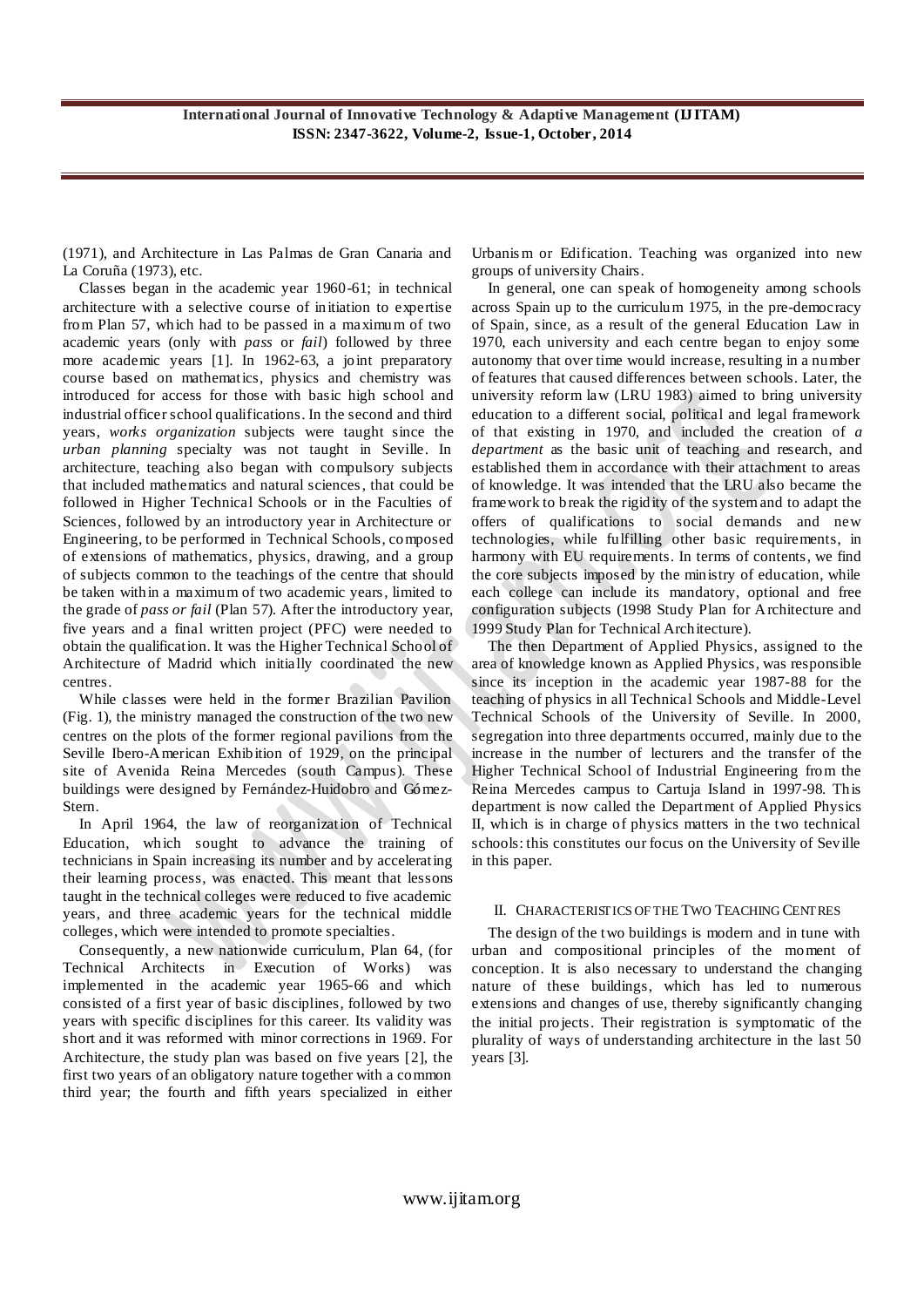

Fig. 1 Opening ceremony of the Schools of Technical Architecture and Architecture of Seville at the Brazilian Pavilion, chaired by the then Rector of the University of Seville and other authorities.

Unlike the School of Architecture and the degree in Architecture, the School of Technical Architecture has had several changes of name throughout its history. This centre was created in 1959, originally being called School of Building Surveyors (1960-1966) and later School of Technical Architects (1966-1972), University School of Technical Architecture (1972-2002) after joining the University of Seville 1972, through the decision of centre's own board, School of Technical Architecture (Building Surveyors).

Following adaptation to the European Area for Higher Education, since the 2010-11 academic year, the centre has been renamed the Higher Technical School of Building Engineering. Throughout its history, its qualifications have also been known as Building Surveyor, Technical Architect, and Graduate in Science and Building Technology in the latest study plan after the Bologna process. This has been reflected in the logos of the schools on the occasion of their 50th anniversary (see Fig. 2).

# 1960.2010 CINCUENTA AÑOS





Fig. 2Logos on the 50th anniversary of each centre and on the first promotion of Technical Architects after its independence.

# III. FEATURES OF THE DEGREES PRESENTED

# *A. Architecture*

In our country, architecture is conceived as a generalist discipline of technical and artistic nature characterized by its contribution to the transformation of the physical environment on all scales through the design and management of implementation of buildings and urban arrangements of all kinds. The presence of a profession dedicated to this activity has been documented for 45 centuries, the legal rules governing their performance for 37, and, for the last 26 centuries, the title for accrediting such exercise, recorded in a written way six hundred years after the acquisition of knowledge and skills were needed. Learning systems in architecture were developed in medieval Europe and were successively and profoundly renovated in the Renaissance, in the seventeenth century, in the Age of Enlightenment, and in the period between the two world wars of the twentieth century.

In Spain there has been the official degree of architect associated with an academic background in an enabling institution for professional practice since 1757, and a first centre which imparted its teachings with a technical nature since 1844 (Madrid), in which urban studies began to be integrated in 1864.

This long history guarantees the ability of the degree to renovate itself yet again, now adapting itself to the requirements of society at time and of the culture and contemporary sensibility, to the rapidly changing and diversified nature of technique, and to the European Higher Education Area. The degree must also collect the legal powers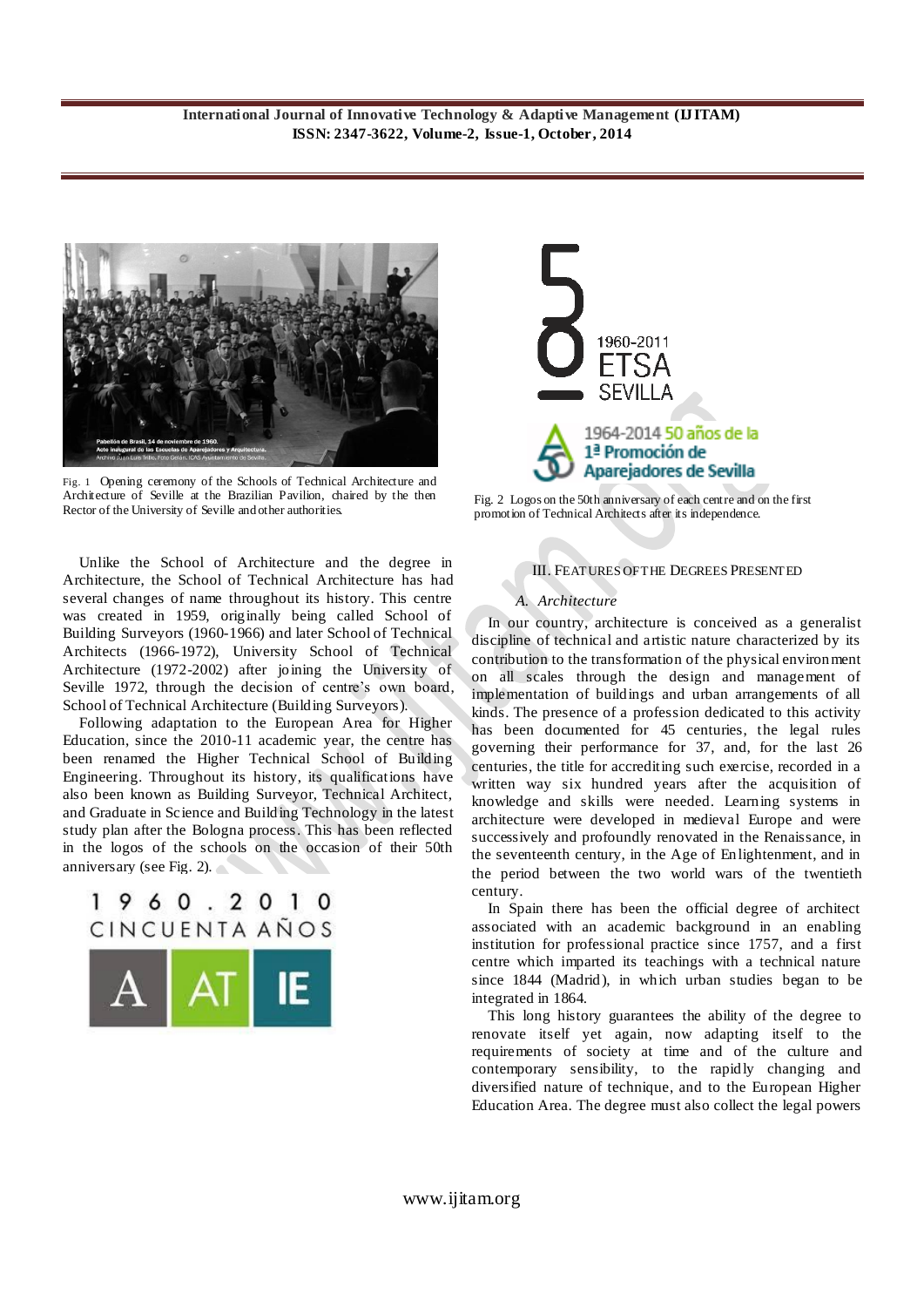granted to current Spanish architects and ensure the acquisition of their specific skills (in particular, those that enable the depth of their technical knowledge to remain), in which lies international prestige and therefore presents advantageous market competition in the European work market [4].

Six study plans have framed the teaching qualification in this half century of architects at the University of Seville (57, 64, 75, 98, 2010 and 2012 study plans). Their essential characteristics are shown in Table I. For a more thorough discussion, the reader is referred to reference [2].

# *B. Technical Architecture*

During the Middle Ages and the Golden Century, in our country, the traditional organization of construction work was based on a hierarchy of tasks and duties. Every major building had a team of officials and labourers led by a master builder or surveyor, who, in some cases and depending on the importance of the construction entity, was under the command of an older master. The work of a Building Surveyor focused primarily on overseeing public work, on repairing walls, royal houses and public buildings, as well as monitoring housing so that they would be in accordance with the ordinances.

From 1757, the newly established San Fernando Academy of Fine Arts in Madrid would be the institution to grant degrees, whereby, in Seville, this would be the Academy of the Three Noble Arts, in which two technical architects became directors. At this time, the figure of the building surveyor can be clearly distinguished; hierarchically this is located in the career ladder above master-builders and at a lower grade to that of older master or architect. However, the suppression by the government, due to certain territorial disputes in 1854, of the figure of older Master, imposes a new figure of technical architect, taught since then in academies of noble arts. This decision would not be well received by older Masters, thus this figure was re-implanted in 1857 (Moyano's Law), with the same rights as technical architects. The controversy continued in 1871 when the competences of technical architects were suspended, but this figure was again restored and permanently, by the Royal Decree 20<sup>th</sup> July, 1895.

Between the years 1902-1912 technical architects characteristics were defined broadly, albeit unsatisfactorily, culminating with a Royal Decree in 1919, in which technical architects are considered as auxiliaries and assistants of an architect, and are mandatory in works of the State, county or municipality, and can lead building work in those places where there was no architect or where the budget of the building was below a certain amount. In turn, technical architects could lead the repairs of buildings on the condition that the structure and arrangement of their bricks and reinforcement and the appearance of their facades were not altered.

However, the decree of 16th July 1935, in force now in some of its measures, would really define the powers of the technical architect [5, 6], who is deprived of any planner capacity and is conceptualized as the director of the physical implementation of the building work. This same decree established the obligation of the existence of a technical architect for every architect. At the same time, the Schools of technical architect were reorganized, to be dependent on the Schools of Architecture.

In the complex field of construction there are two basic tasks, to design and to carry out work, and there are two functions that are assigned to technicians who are involved in them: to design and to direct the work. The law on building regulations from 1999 stipulates that the professional attribution of design and direction of the work corresponds to the architect, and consolidates the technical architect as the director of the execution of work of architecture, that is, to be the agent as part of the project management together with the architect, and to assume the technical function of directing the material execution of the work, and to monitor the construction and the quality of the buildings both qualitatively and quantitatively.

# IV. SUBJECTS RELATED TO PHYSICS IN TECHNICAL ARCHITECTURE AND ARCHITECTURE STUDY PLANS

Physics tries to formulate general laws about the behaviour of nature, since it corresponds to the establishment of the physical principles on which lie techniques and applications that students of architecture and technical architecture should study in the subjects of specialty in their degree. The justification for their inclusion in the curricula of these two degrees comes under the requirements of the general guidelines of both degrees, as a basic subject which provides the knowledge required by other technical disciplines, not to mention the methodology and scientific-rational attitude that serve as their substrate [7].

This teaching paper is proposed as a continuation of the analysis conducted for the Higher Technical School of Architecture, where the author currently lectures, by implementing the methodology used in that work [2] to the neighbouring Technical Architecture School. The same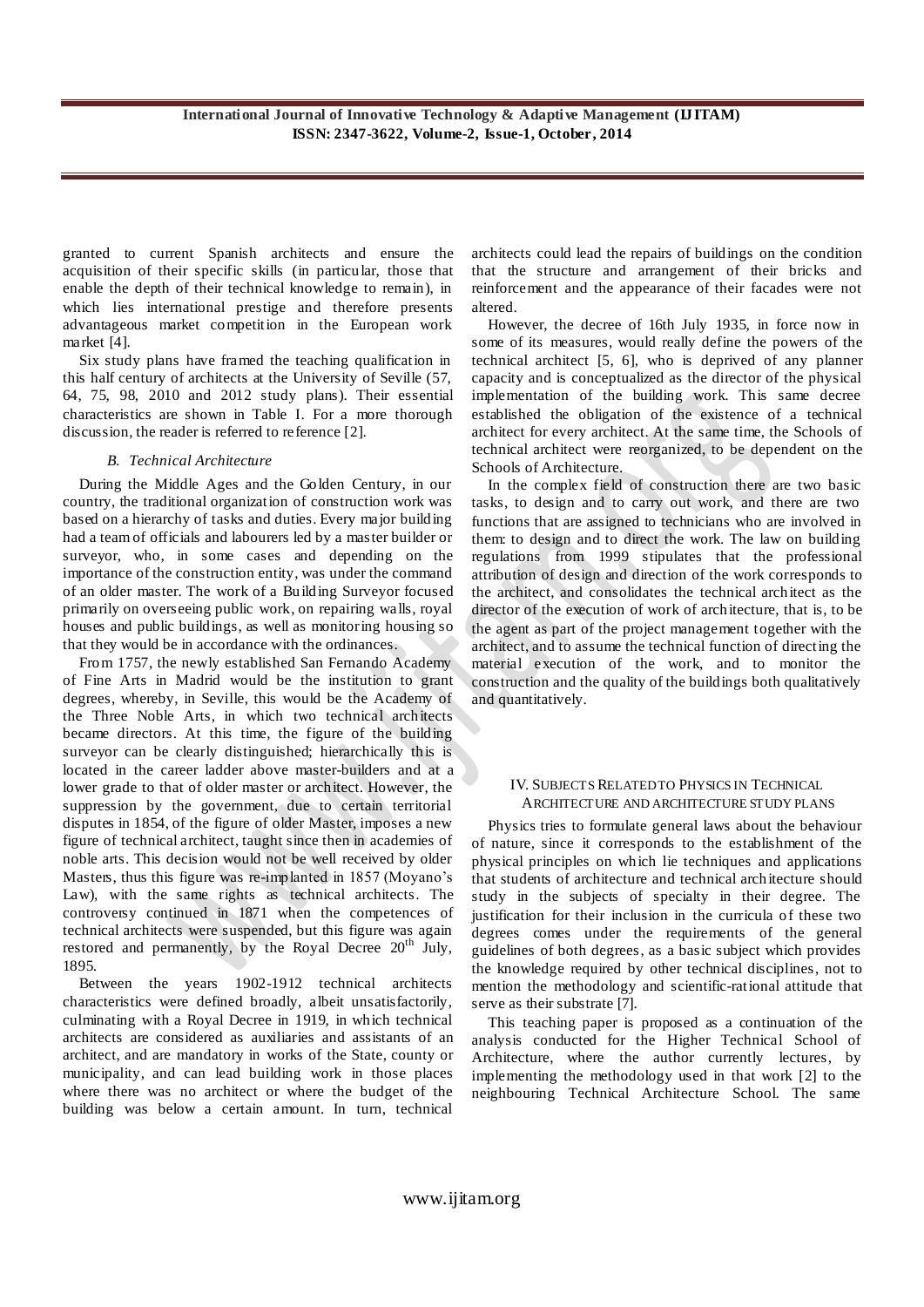department (Department of Applied Physics II), to which the author belongs, also exists in Technical Architecture School, and is entrusted with the teaching of physics subjects in both technical schools of the University of Seville.

Tables I and II summarize the characteristics of the various curricula that have taken place in the schools of Architecture (Table I) and of Technical Architecture (Table II) of the University of Seville in this half century: name of degrees, number of academic years, specialties, organization for weekly teaching, credits, and ECTS credits, character of the subjects, and in the last lines of the respective cells (in bold) the names of the subjects of physics, the academic year which is taught, subject type and its temporary nature.

It should be mentioned that, regarding the 1975 and 1998 curricula, there has been a sharp reduction in contents, especially in the new degree of architecture. Regarding the reason for the close proximity of the last two plans of architecture, it should be mentioned that the 2010 architectural curriculum arises at the juncture of the Spanish university adaptation to the guidelines of the European Higher Education Area (Bologna) and as a conclusion of reflection on the previous 1998 curriculum. Its generalist profile of an architect is recognized to provide students with the most suitable skills and qualifications to practise the profession of architect.

The plan is set into 300 ECTS plus a final degree project of 30 credits (PFC) under the designation of Graduate of Architecture; this is structured over 5 academic years with the PFC segregated into the sixth year. This plan took effect from 2010-11 academic year.

#### TABLE I.

RELEVANT DATA FROM THE VARIOUS STUDY PLANS FOR AN ARCHITECT DEGREE AND THE SUBJECTS OF PHYSICS (IN BOLD) IN EACH STUDY PLAN.

1957 Architect Obligatory Course in sciences (CS) Preparatory course (CI) 5 years + Final Degree Project PFC Different timetable hours each year Annual subjects **General Physics** (CS) **Physics** (CI) **Extension of Mathematics and Mechanics** (1st) Annual

| 1964 Architect                                                                                                                                  |
|-------------------------------------------------------------------------------------------------------------------------------------------------|
| $5$ years + PFC                                                                                                                                 |
| 2 first years of obligatory nature                                                                                                              |
| Specialities of Edification or Urbanism                                                                                                         |
| Same timetable hours each year                                                                                                                  |
| Annual and quarterly subjects                                                                                                                   |
| Physics (1st) Annual                                                                                                                            |
| <b>Extension of Physics (2nd) Annual</b>                                                                                                        |
| 1975 Architect                                                                                                                                  |
| $6$ years +PFC                                                                                                                                  |
| Specialities of Edification or Urbanism                                                                                                         |
| Different timetable hours each year                                                                                                             |
| Weekly teaching hours depending on the year                                                                                                     |
| All subjects of annual nature                                                                                                                   |
| Physics I (1st) 5 hours per week                                                                                                                |
| <b>Physics II</b> (2nd) 3 hours per week                                                                                                        |
| Physics III (3rd) 4 hours per week                                                                                                              |
| 1998 Architect                                                                                                                                  |
| $5$ years + PFC                                                                                                                                 |
| 450 credits                                                                                                                                     |
| 3 Curricular lines                                                                                                                              |
| 90 credits a year                                                                                                                               |
| 30 weekly teaching hours                                                                                                                        |
| Subjects: Annual and quarterly nature                                                                                                           |
| Trunk, mandatory, optional and free configuration subjects<br><b>Physics I</b> ( $1^{\text{st}}$ year, $2^{\text{nd}}$ quarter) Trunk 6 credits |
| <b>Physics</b> $(2nd$ year, annual) M and atory 9 credits                                                                                       |
| Acoustics and Energy Exchange in Buildings (ACU) (4th year,                                                                                     |
| $1st$ quarter) Optional 4.5 credits                                                                                                             |
| 2010 Degree in Architecture                                                                                                                     |
| $5 \text{ years} + \text{PFC}$                                                                                                                  |
| 330 ECTS                                                                                                                                        |
| 60 ECTS credits per year/30 per semester                                                                                                        |
| 20 weekly teaching hours                                                                                                                        |
| All semi-annual subjects                                                                                                                        |
| Based on 5 subjects of 6 ECTS per semester                                                                                                      |
| <b>Physical Fundamentals of Structures (FEE)</b> ( $1st$ year, $1st$                                                                            |
| semester) 6 ECTS                                                                                                                                |
| Physical Fundamentals of Facilities and Conditioning (FFIA)                                                                                     |
| $(2nd$ year, $2nd$ semester) 6 ECTS                                                                                                             |
| Acoustics applied to Architecture and Urbanism $(5th$ year, $1st$                                                                               |
| semester) 6 ECTS                                                                                                                                |
| Energy and Sustainability in Architecture ( $5^{\text{th}}$ year, $2^{\text{nd}}$                                                               |
| semester) 6 ECTS                                                                                                                                |
| 2012 Degree in Fundamentals of Architecture and Master's                                                                                        |
|                                                                                                                                                 |
| degree in Architecture                                                                                                                          |
| Degree 5 years + Final Degree Project (TFG)                                                                                                     |
| Master 30 ECTS credits + PFC (60 ECTS c.)                                                                                                       |
| 60 ECTS credits per year/30 per semester                                                                                                        |
| 20 weekly teaching hours                                                                                                                        |
| All semi-annual subjects                                                                                                                        |
| Based on 5 subjects of 6 ECTS per semester<br><b>Physical Fundamentals of Structures (FEE)</b> ( $1st$ year, $1st$                              |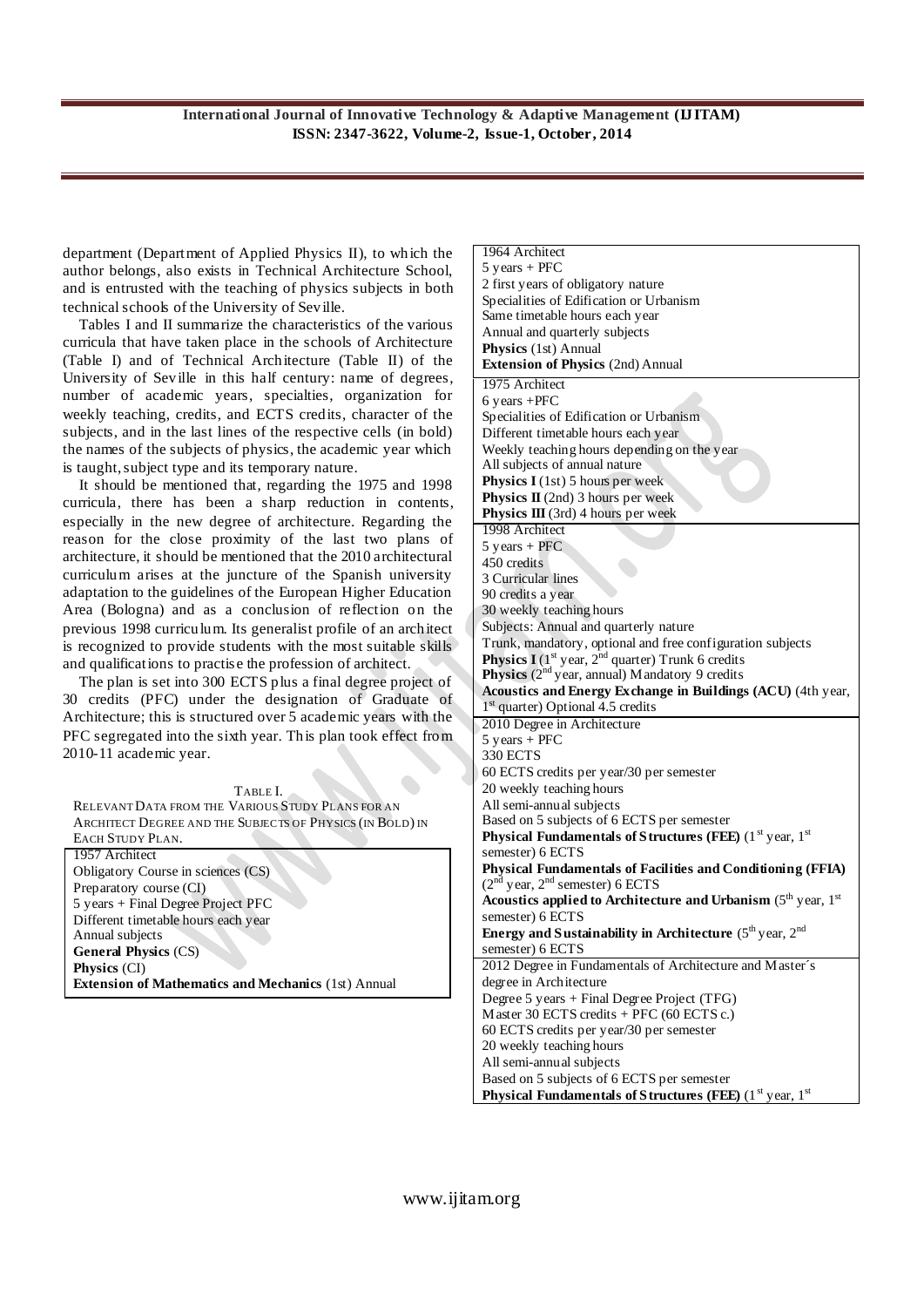#### semester) 6 ECTS

**Physical Fundamentals of Facilities and Conditioning (FFIA)**  $(2<sup>nd</sup>$  year,  $2<sup>nd</sup>$  semester) 6 ECTS **Acoustics applied to Architecture and Urbanism**  $(5<sup>th</sup>$  **year, 1<sup>st</sup>** semester) 6 ECTS **Energy and Sustainability in Architecture**  $(5<sup>th</sup>$ year,  $2<sup>nd</sup>$ semester) 6 ECTS **Participation in TFG and in Extensions of subjects in 6th year** However, in July 2010, the Ministry of Education changed

the law, and studies of architecture had to be restructured to adapt to the new context of a degree with 300 ECTS (5 years including a final degree project) and a Master's degree with 60 credits spread over 30 ECTS for intensification with specific teaching contents and 30 ECTS of final project in the sixth academic year. The qualification received in the master's degree is which enables to the practice of the profession. These guidelines correspond to the new teaching curriculum called Plan 2012. It entered into force in the Higher Technical School of Architecture (ETSA) in Seville in the current academic year 2013-14, with both curricula coexisting due to the similarities of contents and organization, except for the sixth year. The qualification obtained with this new curriculum will be a degree in Fundamentals of Architecture (level II), and a Master's degree in Architecture (level III of European studies).

As a general feature of technical architects in the various curricula (Table II), in the 57 and 64, curricula, subjects of physics were taught in the first two academic years, from 1977 and 1999 curricula, they are concentrated in the first year although with more weekly hours or credits. In the new degree, following the guidelines of the European Higher

TABLE II

RELEVANT DATA FROM THE VARIOUS STUDY PLANS (CURRICULA) OF TECHNICAL ARCHITECT IN PHYSICS SUBJECTS (IN BOLD) IN EACH CURRICULUM.

| 1957 Expert Building Survey or                                      |
|---------------------------------------------------------------------|
| Obligatory course of initiation to Building Surveyor (CSI) 28 hours |
| per week                                                            |
| Preparatory course $+3$ years                                       |
| Different timetable hours per year                                  |
| All subjects of annual nature                                       |
| <b>Physics</b> (CSI)                                                |
| <b>Extension of Physics (CP)</b>                                    |
| <b>General Mechanics</b> 1 <sup>st</sup> year, Annual               |
| 1964-1969 Technical Architect in execution of works                 |
| 3 years + Final Degree Project (TFC)                                |
| Specialities of Organization of Works or Facilities                 |
| Same timetable hours each year                                      |
| Same weekly teaching hours                                          |
| Subjects of annual and quarterly nature                             |

| <b>Physics</b> $(1st$ year) Annual                                                                |
|---------------------------------------------------------------------------------------------------|
| <b>Extension of Mechanics</b> $(2nd$ year) Annual                                                 |
| 1977 Technical Architect                                                                          |
| 3 years + Final Degree Project (TFC)                                                              |
| Specialities of Organization of Works or Facilities                                               |
| Different timetable hours each year                                                               |
| Different weekly teaching hours: 41 hours per week in 1st year                                    |
| 33 in 2nd and 34 in 3rd and in the two last years one optional subject                            |
| All subjects of annual nature                                                                     |
| Physics (1st) Annual, 5 hours per week                                                            |
| 1999 Technical Architect                                                                          |
| 3 years + Final Degree Project (TFC)                                                              |
| 250 credits                                                                                       |
| 225 trunk, mandatory, and optional + 25 free configuration $+TFC$                                 |
| TFC is included in the credit computation but it is necessary to have                             |
| passed the preceding credits.                                                                     |
| Subjects: Annual and quarterly nature                                                             |
| Physical Fundamentals of Technical Architecture (FFAT)                                            |
| $(1st$ year) 12 credits Annual                                                                    |
| 2009 Degree in Science and Technology of Edification                                              |
| $4 \text{ years} + \text{TFC}$                                                                    |
| <b>240 ECTS</b>                                                                                   |
| 60 ECTS credits per year/ in two equal semesters                                                  |
| 20 weekly teaching hours                                                                          |
| All subjects of semi-annual nature                                                                |
| Based on 5 subjects of 6 ECTS per semester                                                        |
| <b>Physics I: Mechanics</b> ( $1st$ year, $2nd$ semester) 6 ECTS                                  |
| <b>Physics II: Fundamentals of Facilities</b> $(2^{nd}$ year, $1^{st}$ semester) 6<br><b>ECTS</b> |

Education Area (Bologna), physics subjects are again fragmented into two physics courses, in part motivated by the increase of the total course by one academic year as happened in the curriculum 57.

Regarding the teaching organization in the 1977 technical architecture and 1975 architecture curricula, student groups were numerous and coincided for theory and problems; in the 1999 and 1998 curricula, respectively, from the two schools, theoretical groups were numerous, with students numbering around 90, which were fragmented into three groups (~30 students) for practical classes. In the 2009 curriculum of the now School of Building Engineering, there are 12 teaching groups in the first year and 8 in the second year, although given the large number of students enrolled in this school, groups especially in the first year tend to be very numerous. In the Higher Architecture School, the severe reduction of credits for the qualification in the new degrees of the Bologna Plan has allowed, at zero teaching cost, the implementation of 14 teaching groups in all years at 25 students per group. These facts will become essential in discussing the results of the evaluation later.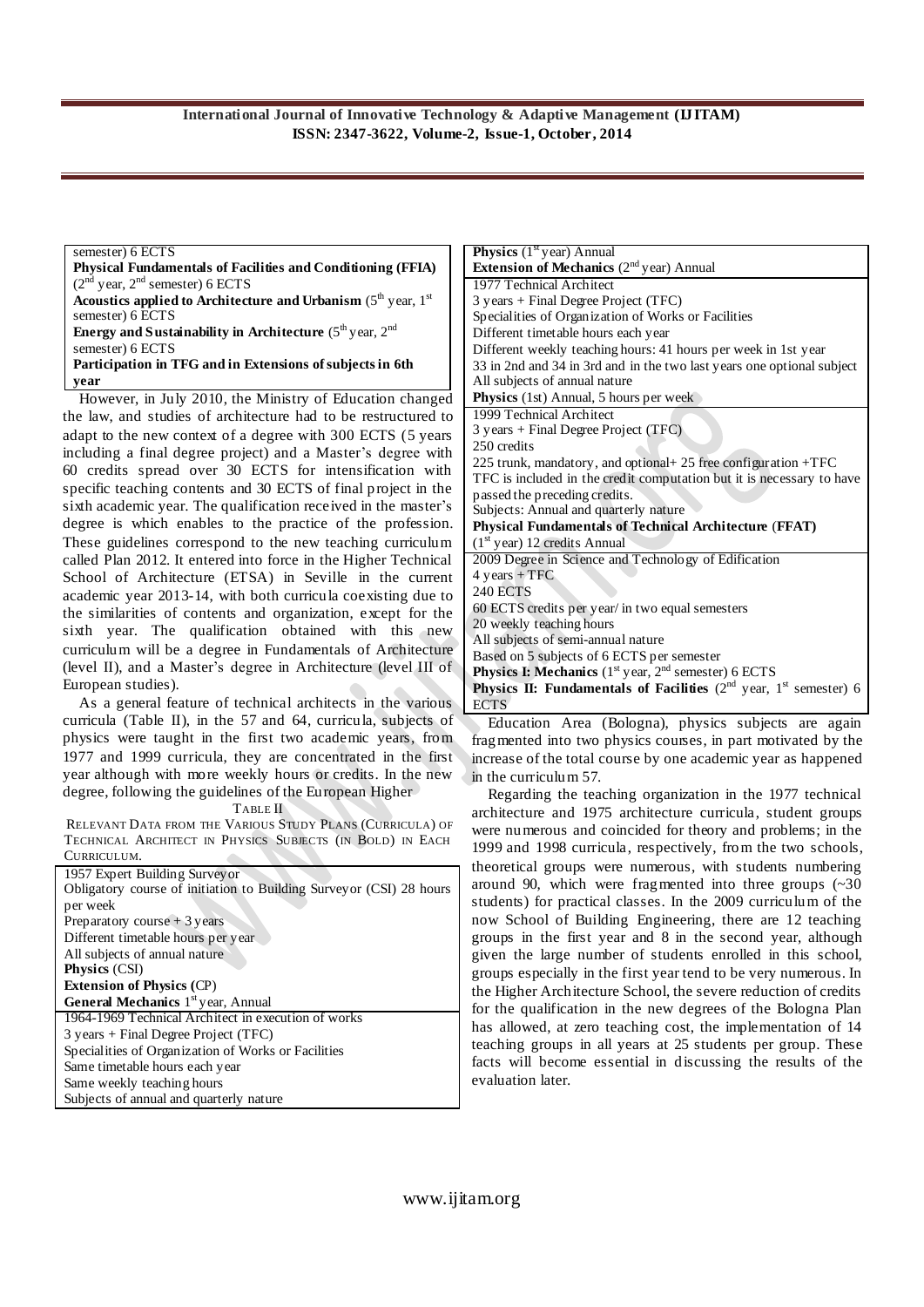As for teaching methodology, it is a common characteristic for the first two curricula in technical architecture (77 and 99 curricula), and architecture (75 and 98 curricula) that all lessons were lectures. As a new feature in the 99 and 98 curricula for teaching physics, laboratory practical classes appeared, where the students became responsible for working in pairs, for taking the corresponding experiment data, and properly answering a series of questions that were asked. In the 99 curriculum of technical architects, laboratory practices were carried out on a voluntary basis although attendance was largely the norm. In the 98 architecture curriculum, laboratory attendance was mandatory. In this respect, it is worth mentioning the major effort made by the teachers of the department to prepare suitable and updated technological format for the teaching material for all the physics subjects [8- 14]. In the Bologna curricula, laboratory practices persist from the preceding curricula together with other new teaching equipment, and in both degrees they are of mandatory attendance.

Until the introduction of the Bologna degrees, the evaluation method consisted of passing all the partial exams of the subject (until September in the case of technical architecture, and until June in the case of architecture for an annual subject, or only one partial exam in the case of a quarterly subject) or alternatively passing the final exam. Ratings of laboratory practices, with continuous assessment method constituted 10% of the final grade. It should also be mentioned that these partial and final examinations were held with all groups together outside teaching hours, and therefore had a multitudinous character.

The same assessment procedures have persisted in the degree of Science and Building Technology in the EHEA, since there are common official written exams (consisting of theoretical multi-choice tests and problems in a similar form to those in the previous curricula) which are common to all groups and are outside teaching hours. These exams are independent of those set by each teacher who can include other aspects of continuous assessment in their teaching plan. As a general feature class attendance is very scarce.

However, the teaching organization of architecture has changed dramatically since the introduction of Bologna degrees for several reasons:

1. Every subject has a workload of 6 ECTS credits per semester, and hence every subject should provide a nonattendance workload equivalent. This benefits physics, for which this was excluded in the previous curricula.

2. Each lecturer is put in charge of a small number of students per class (25-30 students) which allows a natural way

to introduce a more direct teacher-student relationship by seeking their active participation and enabling innovative methods of continuous assessment [15].

3. The rationalization of the weekly load of classes carried out by ECTS credits has enabled the student of this curriculum (20 hours per week at the rate of four hours daily) to have time for personal work, which is crucial in learning this discipline, and that supposes a great method of active learning, since it forces the student to make judgments and decisions [16].

The difficulty found due to the absence of digitized data of curricula, syllabuses, and proceedings corresponding to earlier curricula of 1998 and 1999 should be noted.

# V. RESULTS AND DISCUSSION

As shown in the introduction, the degree of technical architecture has undergone several name changes in the various curricula, in the following discussion for simplicity we keep the common name for all curricula as *Surveyor* or *Technical Architect,* interchangeably.

Given the dependence of the two schools of Seville on the School of Madrid in their early years (curriculum 57), and the difficulties encountered in obtaining the results of the evaluation of physics subjects from curriculum 64 in the degree of technical architecture (preparatory course and obligatory subjects) and subsequent rearrangements (1969 and 1971), a comparison of the results of only the last three curricula of building engineer and the last three curricula of architect has been carried out: more explicitly between physics subjects of the 1977 curriculum of technical architecture and the 1975 curriculum of architecture; between the 1999 curriculum of technical architecture and the 1998 curriculum of architecture, and between the 2009 curriculum of technical architecture and the 2010 and 2012 curricula of architecture.

For this comparison, data has been extracted from the records provided by the secretaries of the respective centres, for June and September in the same academic year, as specified in each figure caption.

Due to variety in the number of subjects related to physics in the two degrees, (for example, in subjects of architecture, there were three courses of physics in curriculum 75, while for technical architecture there was only one course (curriculum 77)), a comparison between the most similar subjects in contents, time duration, and weekly charge or credits is carried out (see Tables I and II).

At the top of Fig. 3, results from the grade records (proceedings) corresponding to the single subject of Physics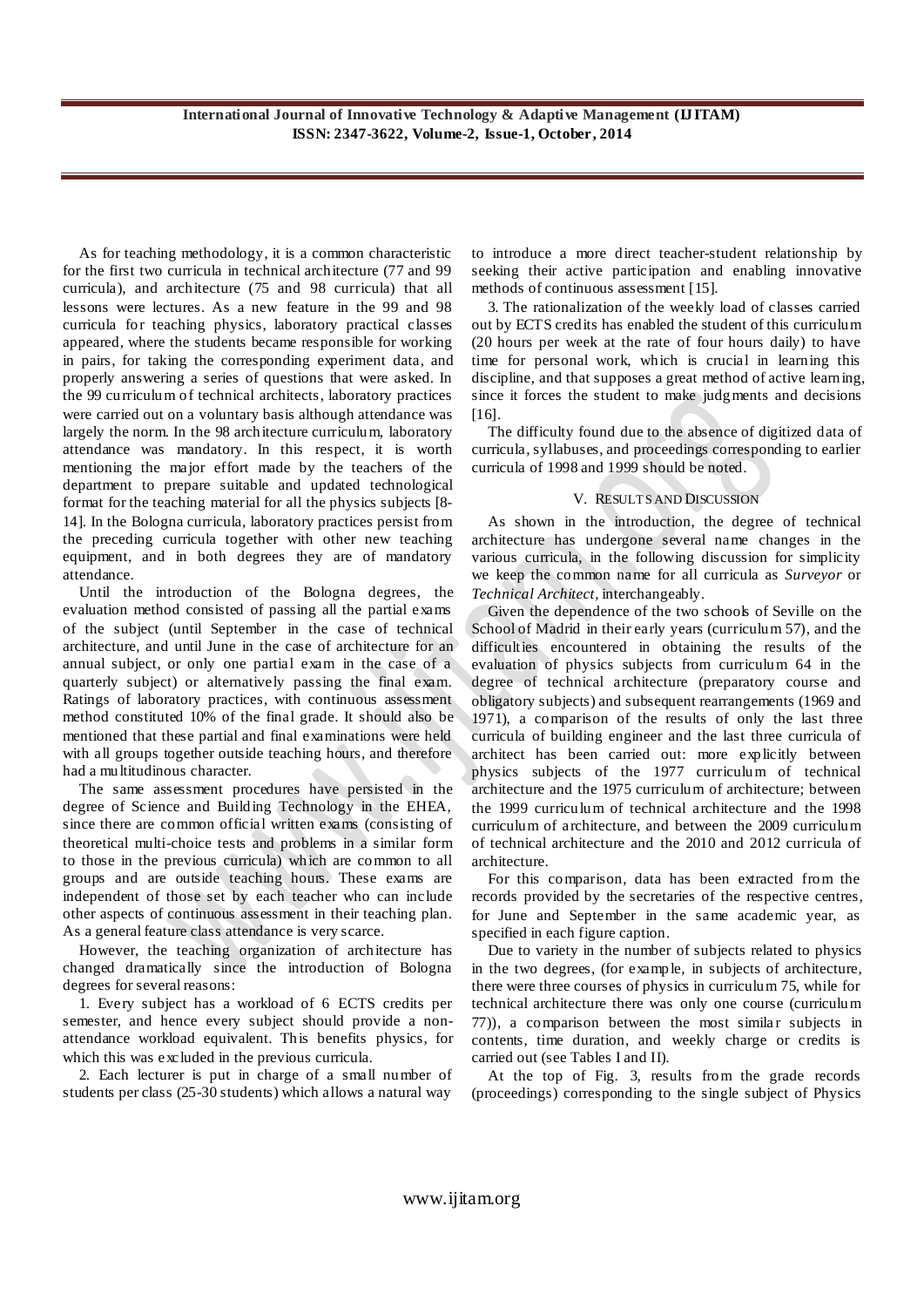for students of technical architecture of the 77 curriculum, and at the bottom for the first-year course of the 75 curriculum for architecture, Physics I, are shown. On the left-hand side of the figure, data is for the academic year 1990-91, and on the righthand side for 1994-95. It can be noted from this figure that both degrees have a very high number of enrolled students, with an even greater number for technical architecture, and that the results of assessment are very similar, especially for the 90-91 academic year, with a success rate of 26.8% in technical architecture and 26.7% in architecture, and unsuccessful performance in both degrees of 73.2% (considering failures and non-attendance), with a slightly higher distribution of non-attendance by students of building surveying (50.4%) than in architecture (47.8%), and in contrast less failure (22.8%) in building surveying and more architecture, Physics I, are shown. On the left-hand side of the<br>figure, data is for the academic year 1990-91, and on the right-<br>hand side for 1994-95. It can be noted from this figure that<br>both degrees have a very high n





Fig. 3 (Top) Data on the distribution of grades for the first-year subject *Physics* for Technical Architecture, curriculum 1977. (Bottom) Data on the distribution of grades of the first-year-subject *Physics I* for Architects, curriculum 1975. On the left, data for the 1990-91 academic year, and on the right for 1994-95, in both cases. Enrollment numbers in brackets next to the name of the subject.

Furthermore, the percentage of outstanding qualifications and excellence is low in the two degrees. That same distribution persists in the academic year 1994-95: technical architecture (top right-hand-side pie chart) with a 28.8% rate of success and 71.1% percentage of non-attendance and failure. In the same academic year, architecture presents more optimistic results with 43% success and 57% of unsuccessful performance.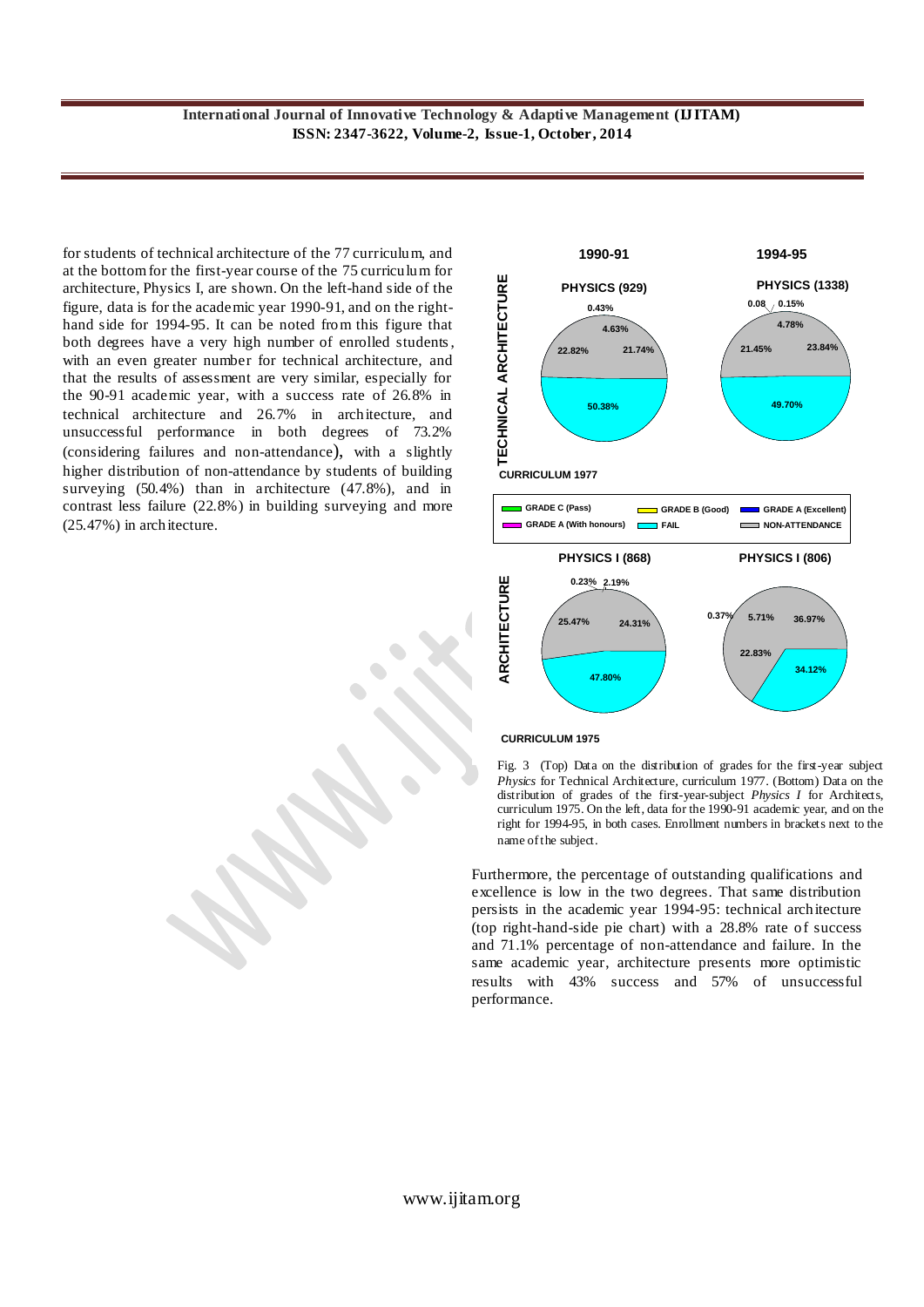

Fig. 4 (Top) Data on the distribution of grades for the first-year subject *Physical Foundations* of Technical Architecture, curriculum 1999. (In the middle) Data on the distribution of grades for the second-year subject *Physics II* for Architects, curriculum 1998. (Bottom) Data on the distribution of grades for the first-year subject *Physics I* for Architects, curriculum 1998. On the left, data for the 2004-05 academic year, and on the right for 2006-07. Enrolment numbers in brackets next to the name of the subject.

In Fig. 4 at the top, the results of the *Physical Fundamentals* of Technical Architecture (1999 curriculum) are shown, and in the middle those of the subject of *Physics II*, 1998 curriculum of architecture, for the sake of comparison. In this case, we have compared the results of a first-year subject in building surveying (12 credits, annual) with a second-year subject (9 credits, annual) and both with a similar number of students enrolled. The results of the topic equivalent to the first-year subject in architecture correspond

to a quarterly subject of 6 credits whose results are shown in the lower part of Fig. 4, with a distribution of grades that is very different to the two mentioned above, and with significantly fewer students enrolled, as will be discussed later. It can be seen that there is a large quantity of non-attendance to these subjects: 41.15% in *Physical Foundations* in 2004-05 rising to 53.55% in 2006-07; and in *Physics II* for architects, the statistics are very similar at 53.45% in 2004-05, and 51.33% in 2006-07. Regarding the percentage of success, this is 41.36% and 31.26% respectively in the two academic years studied for technical architecture, and 35.08% and 31.44% in *Physics II* for architects. The unsuccessful performance of the topic (considering the sum of failures and non-attendance) is very low at around an average value of 65% students who fail or do not attend the subject in either of the two degrees.

The results of the assessment of the subject *Physics I* for Architects (Fig. 4 bottom) indicates that the percentage of success of this subject is higher than the other two subjects of the same figure, with the two academic years remaining at around 57%. The lower number of students enrolled in this course is also noteworthy, whose reason may be influenced by the different access quotas in the two degrees, although we believe that the main reason is the non-existence of a large number of repeaters from previous years. A greater number of grades of excellence and honours than the above subjects of Fig. 4 are also worth mention.

In order to conclude the analysis of the curricula in the study of these two parallel degrees, in Fig. 5 the results of the first-year subject of the degree in Science and Building Technology and degrees in Architecture and in Fundamentals of Architecture are compared for their respective subjects of physics: both have 6 ECTS credits although in different semesters, as detailed in Tables I and II. It can be noted that the number of students enrolled in Architecture is about a half that of the degree of Science and Building Technology and the percentage of passes (including grade C, B, and A, which we call *success*) is significantly higher in the degree of Architecture: in 2011-12, 28.83% for Mechanics, and 72.31% for Physical Fundamentals of Structures (FFE) and in 2012-13, 29.19% for Mechanics, and 58.13% in Physical Fundamentals of Structures (FFE) with a higher proportion of excellent grades in this last degree.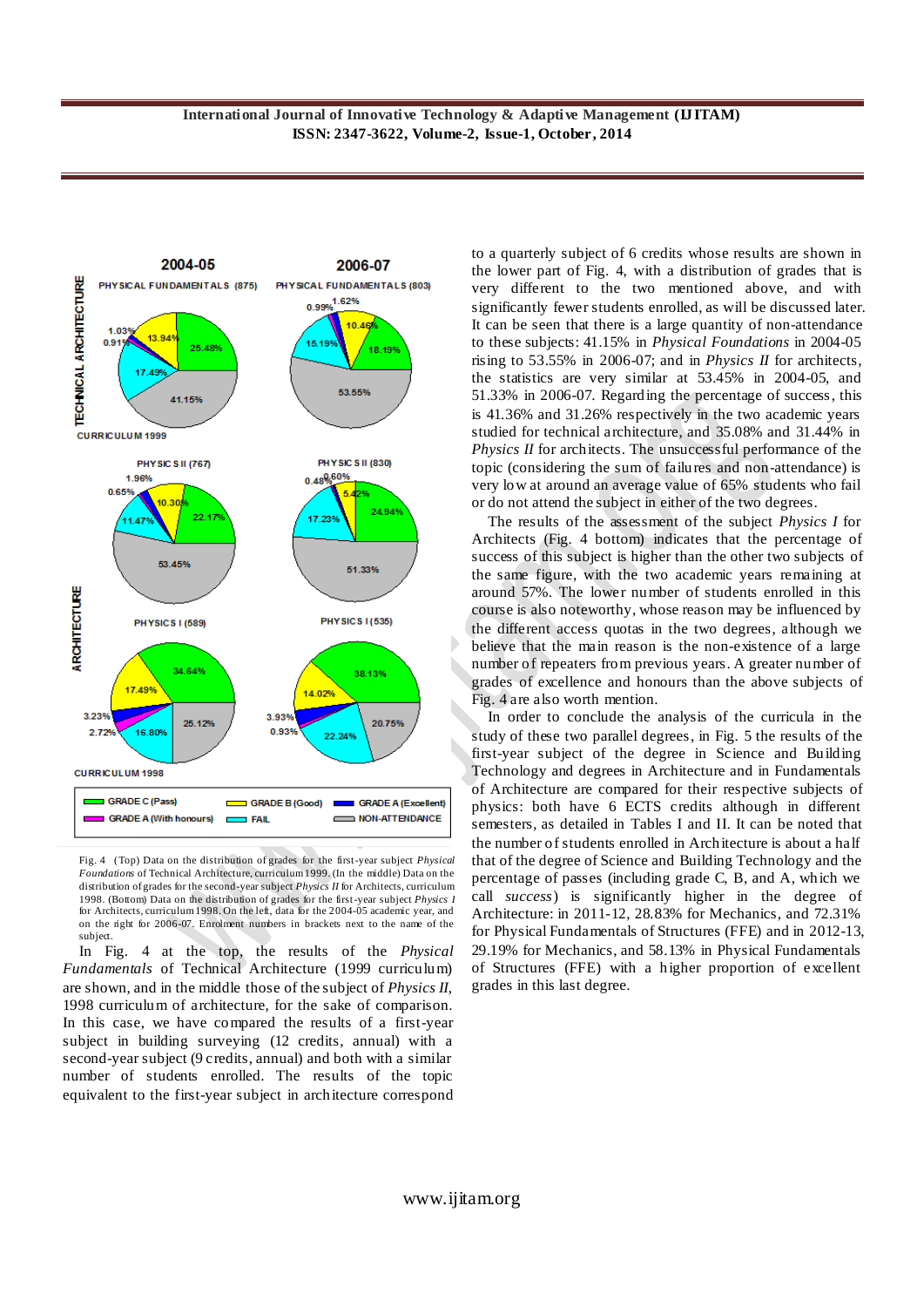

Fig. 5 (Top) Data on the distribution of grades for the first-year subject *Physics I: Mechanics* of the Bachelor`s degree in Building Science and Technology, curriculum 2009. (Bottom) Data on the distribution of grades for the fist-year subject, *Physical Foundations of Structures (FFE)* of the Bachelor`s degree in Architecture. On the left, data for the 2011- 12 academic year, and on the right for 2012-13, in all cases. Enrollment numbers in brackets next to the name o f the subject.

As for the results of the subjects taught during the secondyear Physics II: Fundamentals of Installations in the degree of Science and Building Technology, and Physical Fundamentals of Installations and Conditioning (FFIA) in the degree of Architecture and Fundamentals of Architecture, diagrams displayed in Fig. 6, show that the percentage of success is greater in the degree of Architecture, which remains above 60% in the two academic years analysed, and the large percentage of outstanding and remarkable grades in the degree of architecture.



Fig. 6(Top) Data on the distribution of grades for the second-year subject *Physics II: Fundamentals for Installations* of the Bachelor`s degree in Building Science and Technology, curriculum 2009. (Bottom) Data on the distribution of grades for the second-year subject *Physical Fundamentals for Installations and Conditioning (FFIA*) of the Bachelor`s degree in Architecture. On the left, data for the 2011-12 academic year and on the right for 2012-13, in all cases. Enrollment numbers in brackets next to the name of the subject.

In contrast, in the year 2011-12, the percentage of success in the degree of Science and Building Technology is 38%. It also highlights the greater number of non-attendance in this last degree of approximately 40% compared to the school of architecture which stands at 23%.

In summary, on the basis of the above results, we note that, in general in the first two curricula for each of the two degrees, *Physics* is a basis subject that many students fail to accomplish or in the majority of cases they fail to study regularly. In the case of architecture, students generally devote their best energies to projective or graphic materials which undergo continuous revisions, and to projects that must be successfully created through supervised work throughout the year. The fact that the weekly load or annual credits for these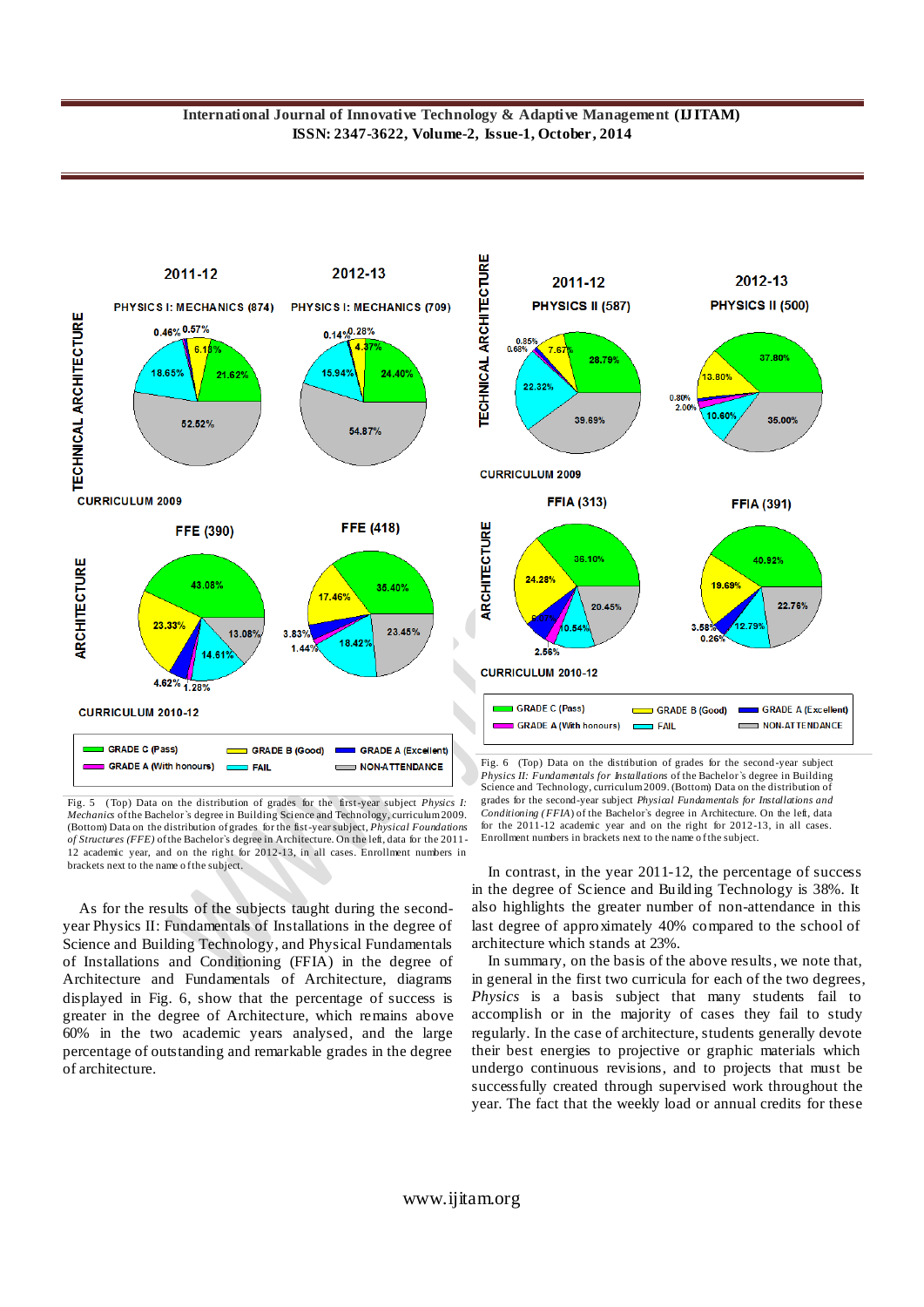materials was very high in the first two curricula analysed (8 to 10 teaching hours per week or  $\sim$  24 credits) is why the work required was very extensive. For technical architecture, the failure or abandonment of this subject may be due mainly to a low and varied previous level of access qualification (access was permitted without the necessity to pass an entrance examination or with only medium level of vocational training).

#### VI. CONCLUSIONS

In all curricula, both for Technical Architecture and Architecture, a generalist orientation leading to a unique degree regardless of specialty has been adopted. The contribution of *Physics* in the training of architects and technical architects is both for the contents, which should enable support for subsequent applications in specific areas of architecture and construction, together with the methodology, which promotes intellectual abilities on which rational decision-making is based.

Therefore, we can conclude that, in both these neighbouring degrees at the University of Seville, which are complementary in their professional practice, as far as the subjects of physics are concerned, the trend has been very similar, and only in the latest curriculum in these two schools, designed for adaptation to the European Higher Education Area, are the results significantly different of the assessment and the number of non-attendances, in the sense of abandonment, for the two subjects of physics that exist in each school in the first and second years. In the first year for *Mechanics* in the School of Building Engineering, figures are 52.5% of non-attendance, and for FFE in architecture, this number is 13% with a higher number of B and C grades. In the second year differences also persist, although with lower differences than in the first year, with a higher number of nonattendance at the school of Building Engineering and greater performance of the physics subjects in the School of Architecture: 69% versus 38% in the year 2011-12.

Although more years must elapse for statistical conclusions to be extracted by handling more data on the factors of influence on more successful results in academic performance, we believe that, as far as physics subjects are concerned in the degree of Architecture in relation to the degree of Science and Building Technology the following facts are meaningful:

- The severe reduction of weekly teaching hours and credits in the degree of Architecture has significantly affected this area, and consequently the assimilation of knowledge by students is lower, although they must maintain the same professional responsibilities as in previous degrees.

- Subjects all have a workload of 6 ECTS a semester, and hence all materials should provide a non-attendance workload equivalent; this benefits physics, which had no equivalent workload in the latest curricula of architecture.

- In architecture, all courses are divided into 14 teaching groups with 25-30 students per group on average, whereas there are 12 groups in technical architecture with 80 students per group on average. In the first case, this small number of students per class enables the lecturer to introduce a more direct lecturer-student relationship in a natural way in order to seek their active participation and thereby enabling innovative methods of continuous assessment in addition to written tests [15].

Streamlining carried out in the weekly teaching load by ECTS credits has allowed students of this curriculum (20 hours per week at the rate of four daily) to have time for personal work, which is crucial in learning this discipline, and is a great method of active learning, since students are forced to make judgments and decisions [16].

# ACKNOWLEDGMENT

The author of this work wishes to thank the heads of secretariat from the Higher Technical School of Building Engineering (ETSIE) and from the Higher Technical School of Architecture, Mrs. María Soledad Jiménez Zamora and Mrs. Adelaida Gómez-Millan Pérez, respectively, for the facilities provided for the completion of this work, and likewise to thank Mrs. Amparo Molina Blanco, manager of the ETSIE for her kindness and help. She also wishes to express her admiration for the deceased physics professor Dr. Pablo Hervás Burgos, who taught at both centres.

#### **REFERENCES**

- [1] A. Graciani-García, and A. Martínez-Cuevas, *De la Escuela Técnica de Aparejadores a la Escuela Universitaria de Arquitectura Técnica de Sevilla (Aparejadores)*, In Sevilla y sus Aparejadores, Fundación Aparejadores, pp. 235-266, 2005, ISBN: 84-95278-78-2.
- [2] S. Girón-Borrero. "Diferencias en la enseñanza-aprendizaje de la física en el contexto de cinco décadas en la Escuela de Arquitectura de Sevilla". in *Proc. Congreso Internacional Virtual sobre Desigualdad Educativa y Social 2013,* paper B05, pp.1-32. Libro electrónico de Umbral Editorial ISBN: 978-607-619-078-4, and Revista Iberoamericana para la Investigación y el Desarrollo Educativo, RIDE no. 11 (Experiencias e Investigaciones educativas), ISSN 2007-2619, [Online]. Available: <http://www.ride.org.mx/>
- [3] J.L. Trillo-de-Leiva. *Reseña de una adaptación permanente, ETS Arquitectura periodo 1996/2002*. Lecture in Universidad y Ciudad. Arquitectura de la Universidad Hispalense*.* Secretariado de Publicaciones de la Universidad de Sevilla 2002. pp. 65-76. ISBN 84- 472-0746-3.
- [4] (2014) The Higher Technical School or Architecture of Seville website [Online]. Available[: http://www.etsa.us.es/estudios](http://www.etsa.us.es/estudios)